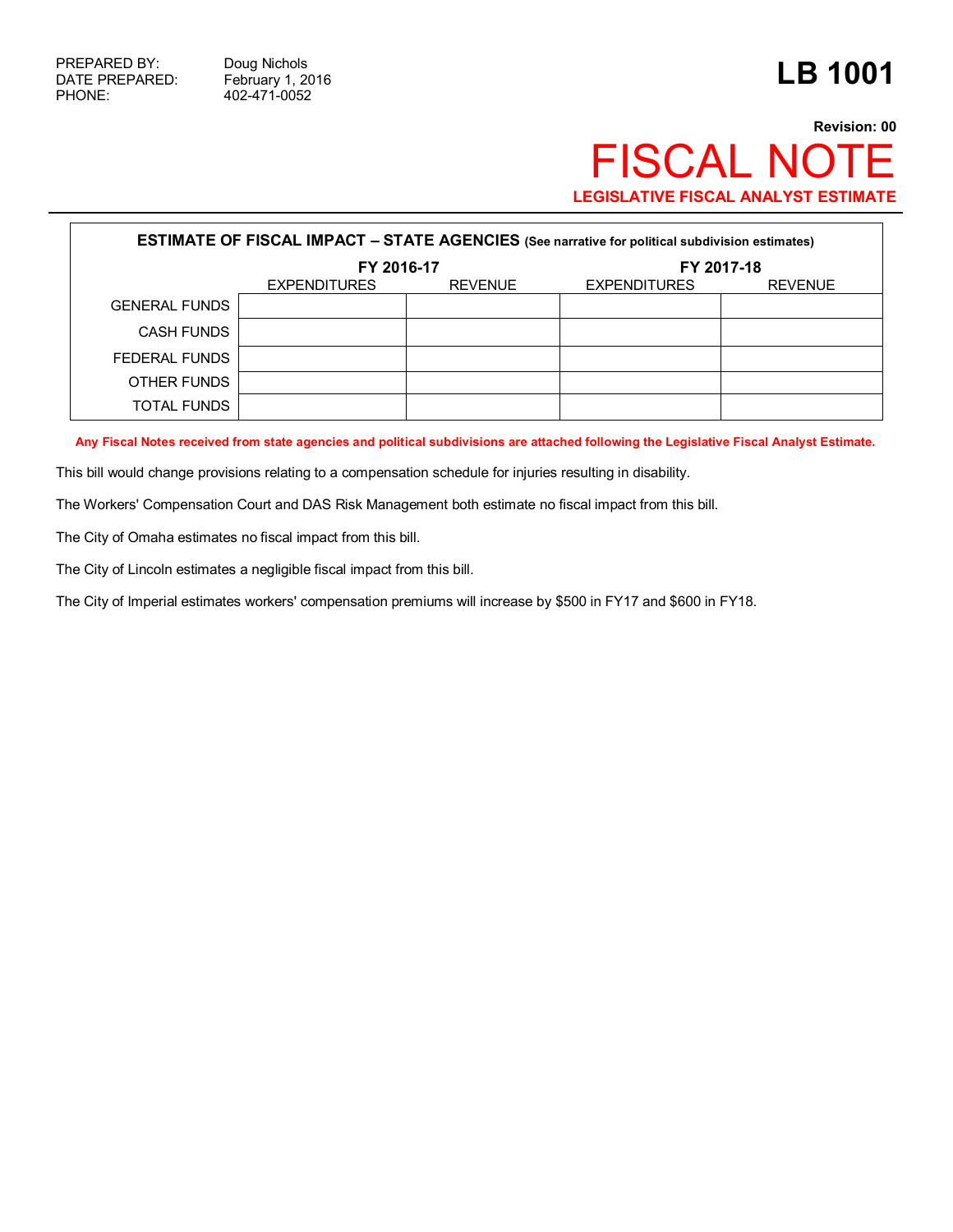| LB <sup>(1)</sup>    | 1001                                            |                    |                                                                   | <b>FISCAL NOTE</b>           |
|----------------------|-------------------------------------------------|--------------------|-------------------------------------------------------------------|------------------------------|
|                      | State Agency OR Political Subdivision Name: (2) |                    |                                                                   |                              |
| Prepared by: (3)     | Glenn Morton                                    | Date Prepared: (4) | 01/29/16                                                          | 402-471-3602<br>Phone: $(5)$ |
|                      |                                                 |                    | <b>ESTIMATE PROVIDED BY STATE AGENCY OR POLITICAL SUBDIVISION</b> |                              |
|                      |                                                 | FY 2016-17         |                                                                   | FY 2017-18                   |
|                      | <b>EXPENDITURES</b>                             | <b>REVENUE</b>     | <b>EXPENDITURES</b>                                               | <b>REVENUE</b>               |
| <b>GENERAL FUNDS</b> |                                                 |                    |                                                                   |                              |
| <b>CASH FUNDS</b>    |                                                 |                    |                                                                   |                              |
| <b>FEDERAL FUNDS</b> |                                                 |                    |                                                                   |                              |
| <b>OTHER FUNDS</b>   |                                                 |                    |                                                                   |                              |
| <b>TOTAL FUNDS</b>   |                                                 |                    |                                                                   |                              |
|                      |                                                 |                    |                                                                   |                              |

**Explanation of Estimate:**

There would be no fiscal impact for the compensation court as a result of LB 1001.

| <b>BREAKDOWN BY MAJOR OBJECTS OF EXPENDITURE</b> |           |                            |                     |                     |  |  |  |
|--------------------------------------------------|-----------|----------------------------|---------------------|---------------------|--|--|--|
| <b>Personal Services:</b>                        |           |                            |                     |                     |  |  |  |
|                                                  |           | <b>NUMBER OF POSITIONS</b> | 2016-17             | $2017 - 18$         |  |  |  |
| <b>POSITION TITLE</b>                            | $16 - 17$ | $17 - 18$                  | <b>EXPENDITURES</b> | <b>EXPENDITURES</b> |  |  |  |
|                                                  |           |                            |                     |                     |  |  |  |
|                                                  |           |                            |                     |                     |  |  |  |
|                                                  |           |                            |                     |                     |  |  |  |
|                                                  |           |                            |                     |                     |  |  |  |
|                                                  |           |                            |                     |                     |  |  |  |
|                                                  |           |                            |                     |                     |  |  |  |
|                                                  |           |                            |                     |                     |  |  |  |
|                                                  |           |                            |                     |                     |  |  |  |
|                                                  |           |                            |                     |                     |  |  |  |
|                                                  |           |                            |                     |                     |  |  |  |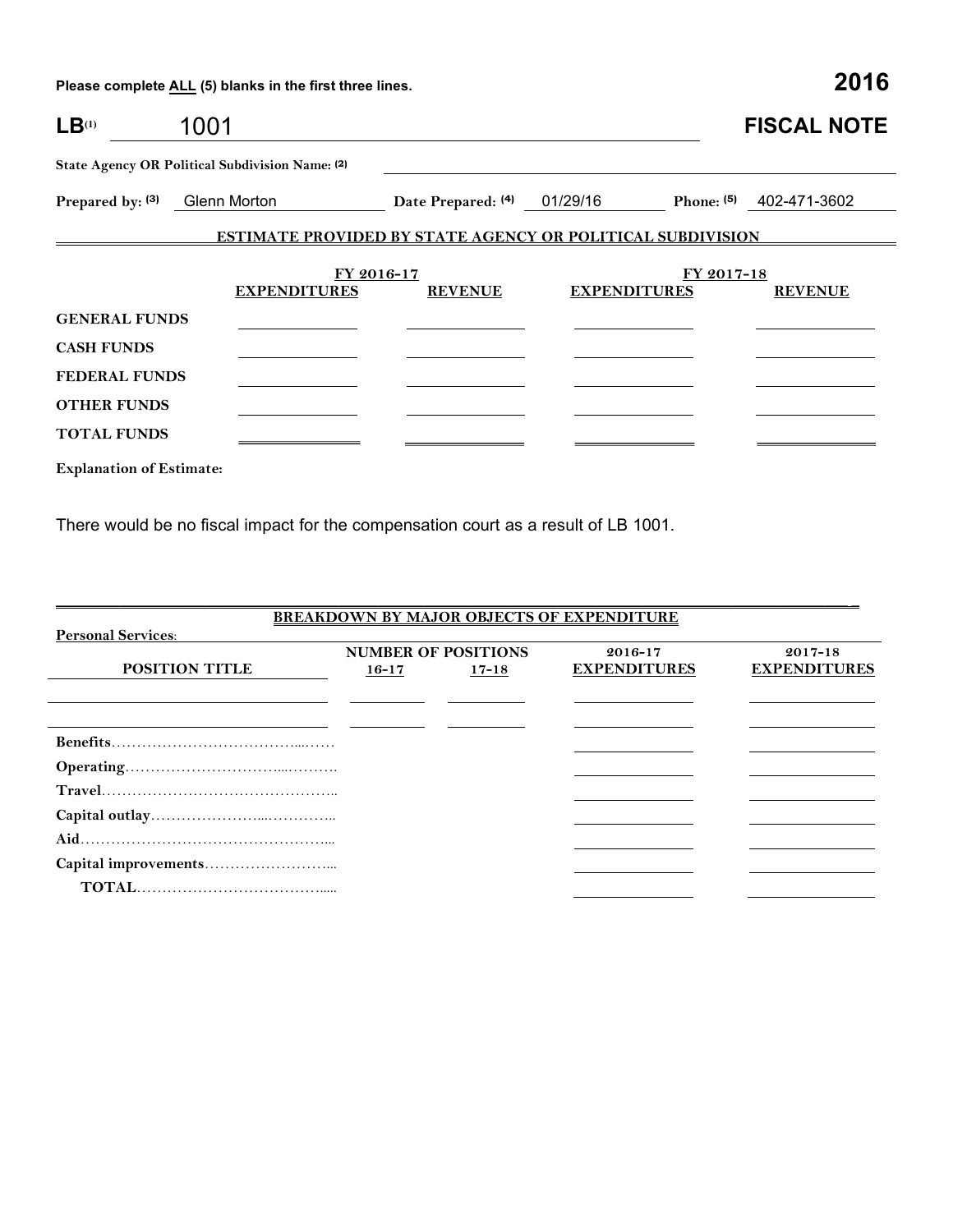| $LB^{(1)}$                                      | 1001 |  |                     |                                                                   |                                                                                  |            | <b>FISCAL NOTE</b> |  |  |
|-------------------------------------------------|------|--|---------------------|-------------------------------------------------------------------|----------------------------------------------------------------------------------|------------|--------------------|--|--|
| State Agency OR Political Subdivision Name: (2) |      |  |                     |                                                                   | Department of Administrative Services (DAS) - Risk<br><b>Management Division</b> |            |                    |  |  |
| Prepared by: (3) Shereece Dendy                 |      |  |                     |                                                                   | Date Prepared: (4) Jan. 19, 2016 Phone: (5) 402-471-4436                         |            |                    |  |  |
|                                                 |      |  |                     | <b>ESTIMATE PROVIDED BY STATE AGENCY OR POLITICAL SUBDIVISION</b> |                                                                                  |            |                    |  |  |
|                                                 |      |  | FY 2016-17          |                                                                   |                                                                                  | FY 2017-18 |                    |  |  |
|                                                 |      |  | <b>EXPENDITURES</b> | <b>REVENUE</b>                                                    | <b>EXPENDITURES</b>                                                              |            | <b>REVENUE</b>     |  |  |
| <b>GENERAL FUNDS</b>                            |      |  |                     |                                                                   |                                                                                  |            |                    |  |  |
| <b>CASH FUNDS</b>                               |      |  |                     |                                                                   |                                                                                  |            |                    |  |  |
| <b>FEDERAL FUNDS</b>                            |      |  |                     |                                                                   |                                                                                  |            |                    |  |  |
| <b>OTHER FUNDS</b>                              |      |  |                     |                                                                   |                                                                                  |            |                    |  |  |
| <b>TOTAL FUNDS</b>                              |      |  |                     |                                                                   |                                                                                  |            |                    |  |  |
| <b>Explanation of Estimate:</b>                 |      |  |                     |                                                                   |                                                                                  |            |                    |  |  |

Injured employees are compensated based upon the level and severity of the injury. The compensation awarded is typically determined by the compensation schedule which determines the value of particular injuries.

LB1001 clarifies the language used in Neb. Rev. Stat. Sec. 48-121(3)(c). Specifically, the words "loss" and "member." For the purposes of this subsection, the proposed change clearly defines loss as a permanent loss of physical function, while member is proposed only to refer to specifically body parts, arm, leg, ear, eye and/or nose, respectively. Therefore, the bill provides clarification of how particular injuries are to be compensated.

These changes do not have a fiscal impact on DAS Risk Management.

|                           |           |                            | <b>BREAKDOWN BY MAJOR OBJECTS OF EXPENDITURE</b> |                     |
|---------------------------|-----------|----------------------------|--------------------------------------------------|---------------------|
| <b>Personal Services:</b> |           |                            |                                                  |                     |
|                           |           | <b>NUMBER OF POSITIONS</b> | $2016 - 17$                                      | $2017 - 18$         |
| <b>POSITION TITLE</b>     | $16 - 17$ | $17 - 18$                  | <b>EXPENDITURES</b>                              | <b>EXPENDITURES</b> |
|                           |           |                            |                                                  |                     |
|                           |           |                            |                                                  |                     |
|                           |           |                            |                                                  |                     |
|                           |           |                            |                                                  |                     |
|                           |           |                            |                                                  |                     |
|                           |           |                            |                                                  |                     |
|                           |           |                            |                                                  |                     |
|                           |           |                            |                                                  |                     |
|                           |           |                            |                                                  |                     |
|                           |           |                            |                                                  |                     |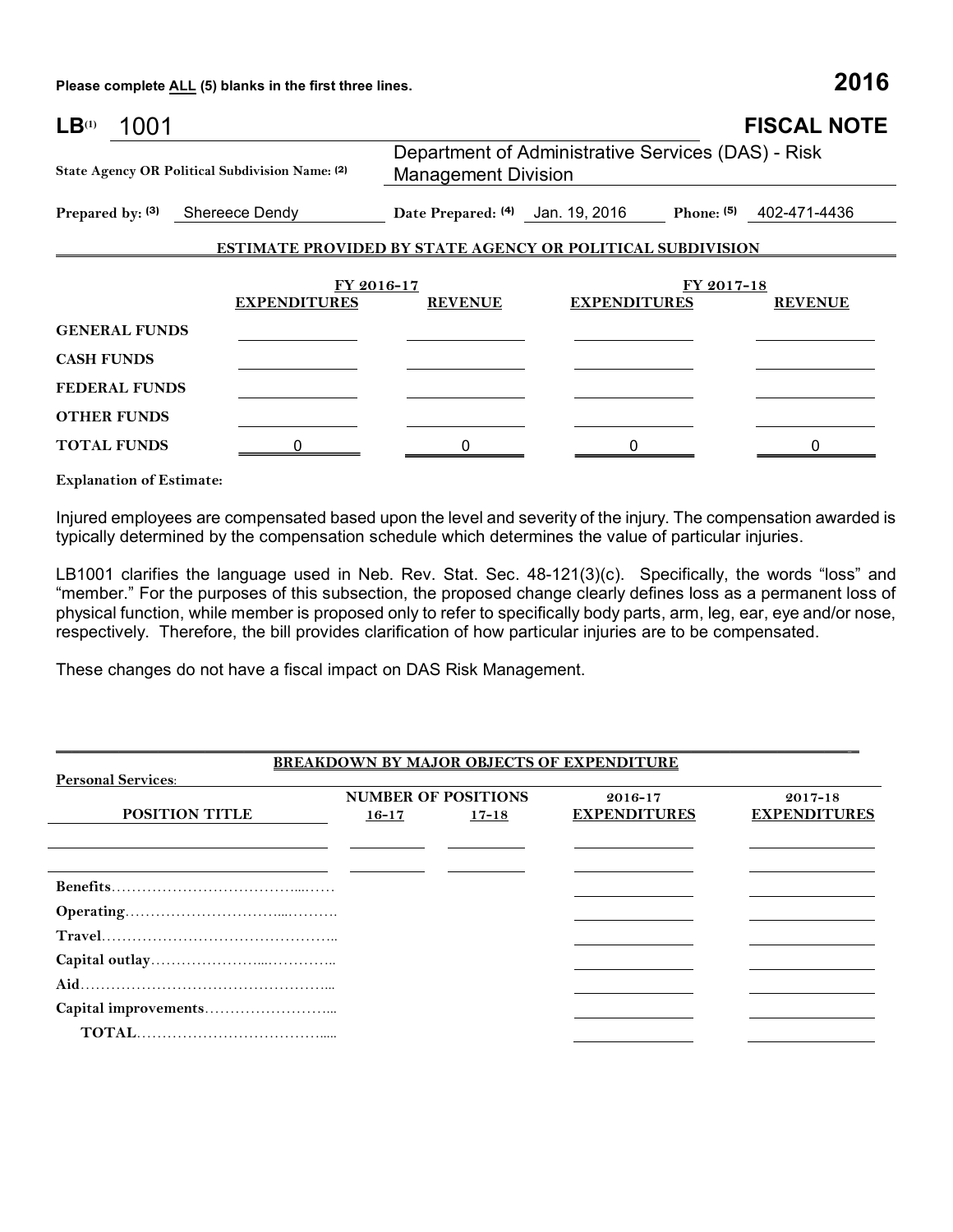| LB <sup>(1)</sup><br>1001                  |                                                                   |                              |                     |            | <b>FISCAL NOTE</b> |
|--------------------------------------------|-------------------------------------------------------------------|------------------------------|---------------------|------------|--------------------|
|                                            | State Agency OR Political Subdivision Name: (2)                   | City of Omaha                |                     |            |                    |
| Prepared by: (3) Tyler Leimer              |                                                                   | Date Prepared: (4) 1/26/2016 |                     | Phone: (5) | 402-444-4514       |
|                                            | <b>ESTIMATE PROVIDED BY STATE AGENCY OR POLITICAL SUBDIVISION</b> |                              |                     |            |                    |
|                                            | FY 2016-17<br><b>EXPENDITURES</b>                                 | <b>REVENUE</b>               | <b>EXPENDITURES</b> | FY 2017-18 | <b>REVENUE</b>     |
| <b>GENERAL FUNDS</b><br><b>CASH FUNDS</b>  |                                                                   |                              |                     |            |                    |
| <b>FEDERAL FUNDS</b><br><b>OTHER FUNDS</b> |                                                                   |                              |                     |            |                    |
| <b>TOTAL FUNDS</b>                         |                                                                   |                              |                     |            |                    |

**Explanation of Estimate: NO FISCAL IMPACT**

| <b>BREAKDOWN BY MAJOR OBJECTS OF EXPENDITURE</b> |           |                            |                     |                     |  |  |  |
|--------------------------------------------------|-----------|----------------------------|---------------------|---------------------|--|--|--|
| <b>Personal Services:</b>                        |           |                            |                     |                     |  |  |  |
|                                                  |           | <b>NUMBER OF POSITIONS</b> | 2016-17             | $2017 - 18$         |  |  |  |
| <b>POSITION TITLE</b>                            | $16 - 17$ | $17 - 18$                  | <b>EXPENDITURES</b> | <b>EXPENDITURES</b> |  |  |  |
|                                                  |           |                            |                     |                     |  |  |  |
|                                                  |           |                            |                     |                     |  |  |  |
|                                                  |           |                            |                     |                     |  |  |  |
|                                                  |           |                            |                     |                     |  |  |  |
|                                                  |           |                            |                     |                     |  |  |  |
|                                                  |           |                            |                     |                     |  |  |  |
|                                                  |           |                            |                     |                     |  |  |  |
|                                                  |           |                            |                     |                     |  |  |  |
|                                                  |           |                            |                     |                     |  |  |  |
|                                                  |           |                            |                     |                     |  |  |  |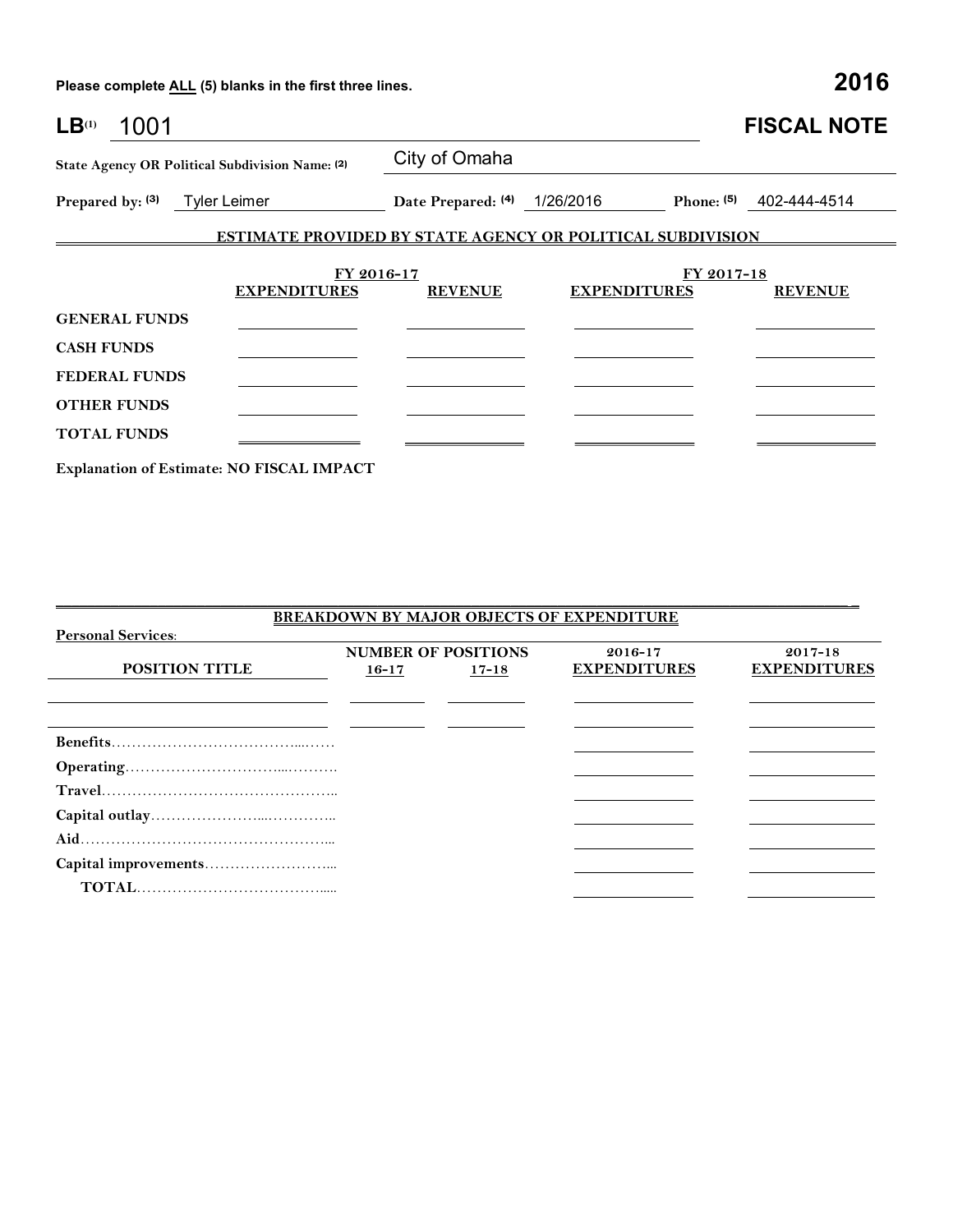| LB(1)<br>1001        |                                                                   |                              |                     |            | <b>FISCAL NOTE</b>      |
|----------------------|-------------------------------------------------------------------|------------------------------|---------------------|------------|-------------------------|
|                      | State Agency OR Political Subdivision Name: (2)                   | City of Lincoln              |                     |            |                         |
|                      | Prepared by: (3) Jan Bolin/Bill Kostner                           | Date Prepared: (4) 1/26/16   |                     |            | Phone: (5) 402-441-8306 |
|                      | <b>ESTIMATE PROVIDED BY STATE AGENCY OR POLITICAL SUBDIVISION</b> |                              |                     |            |                         |
|                      |                                                                   |                              |                     |            |                         |
|                      | <b>EXPENDITURES</b>                                               | FY 2016-17<br><b>REVENUE</b> | <b>EXPENDITURES</b> | FY 2017-18 | <b>REVENUE</b>          |
| <b>GENERAL FUNDS</b> |                                                                   |                              |                     |            |                         |
| <b>CASH FUNDS</b>    |                                                                   |                              |                     |            |                         |
| <b>FEDERAL FUNDS</b> |                                                                   |                              |                     |            |                         |
| <b>OTHER FUNDS</b>   |                                                                   |                              |                     |            |                         |
| <b>TOTAL FUNDS</b>   |                                                                   |                              |                     |            |                         |

**Explanation of Estimate:**

This bill relates to total disability due to injuries to more than one member. This bill sets loss of use to mean the "permanent" loss of physical function and that an arm, leg, ear or nose are all considered members for purposes of the loss of earning capacity. Overall, we do not see a greater financial impact to the City of Lincoln. So, the financial impact to the City of Lincoln is negligible.

|                           | <b>BREAKDOWN BY MAJOR OBJECTS OF EXPENDITURE</b> |                            |                     |                     |  |  |  |  |
|---------------------------|--------------------------------------------------|----------------------------|---------------------|---------------------|--|--|--|--|
| <b>Personal Services:</b> |                                                  |                            |                     |                     |  |  |  |  |
|                           |                                                  | <b>NUMBER OF POSITIONS</b> | 2016-17             | $2017 - 18$         |  |  |  |  |
| <b>POSITION TITLE</b>     | $16 - 17$                                        | $17 - 18$                  | <b>EXPENDITURES</b> | <b>EXPENDITURES</b> |  |  |  |  |
|                           |                                                  |                            |                     |                     |  |  |  |  |
|                           |                                                  |                            |                     |                     |  |  |  |  |
|                           |                                                  |                            |                     |                     |  |  |  |  |
|                           |                                                  |                            |                     |                     |  |  |  |  |
|                           |                                                  |                            |                     |                     |  |  |  |  |
|                           |                                                  |                            |                     |                     |  |  |  |  |
|                           |                                                  |                            |                     |                     |  |  |  |  |
|                           |                                                  |                            |                     |                     |  |  |  |  |
|                           |                                                  |                            |                     |                     |  |  |  |  |
|                           |                                                  |                            |                     |                     |  |  |  |  |